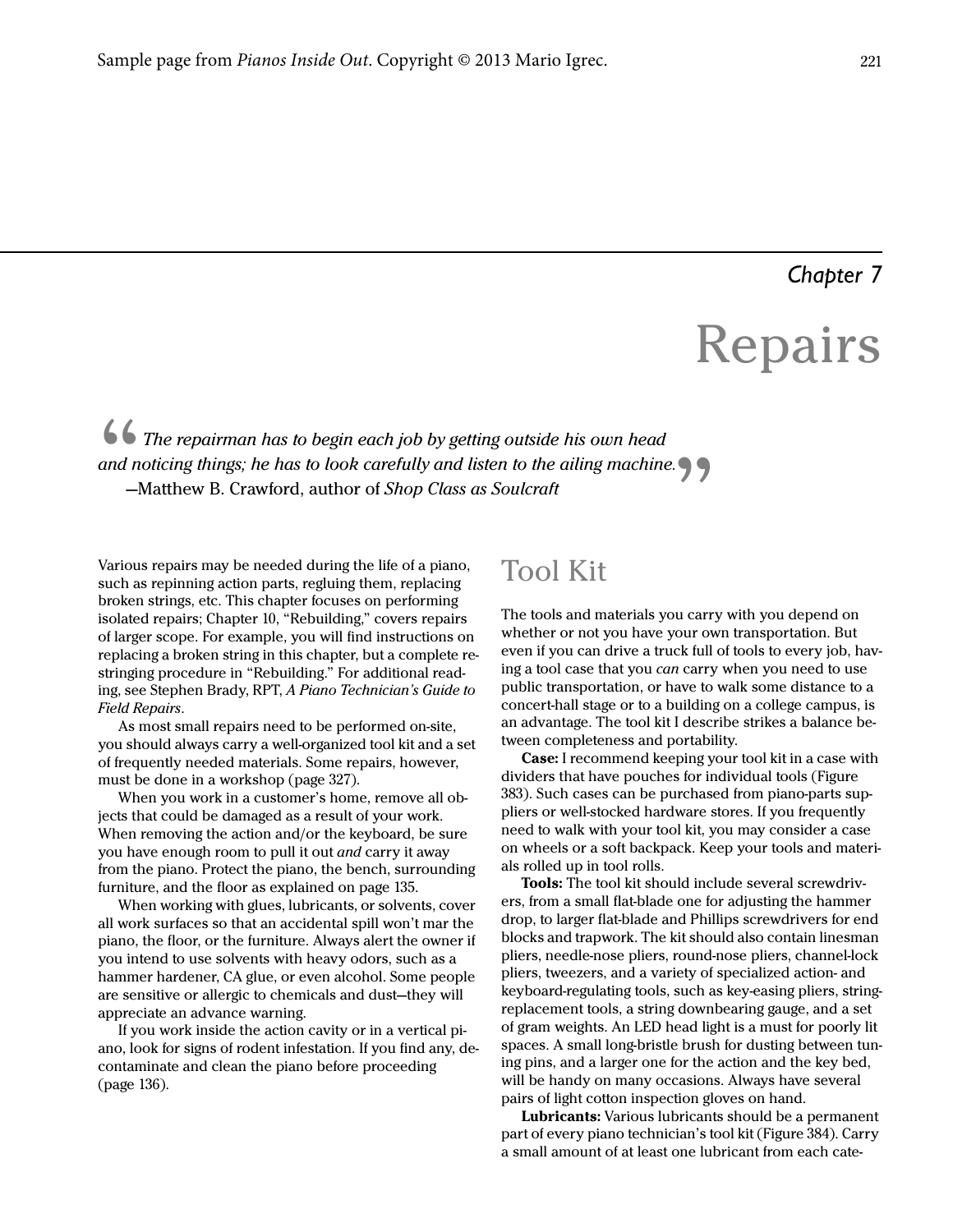

gory on page 145. Also carry a 90% or stronger ethyl or isopropyl alcohol as a degreaser/cleaner. To fit more of them in your kit, carry chemicals in closable lens cases. Be sure to have dedicated applicators, such as blocks of felt, bottle brushes, and hypo-oilers.

Strings, tuning pins: To replace a broken string, you should have a tuning hammer and a mute, a medium flatblade screwdriver, and linesman pliers for cutting the string and tightening the string becket. Carry replacement strings, pre-cut and clearly labeled, in a sealed pouch with silica gel to prevent rusting. Since it is relatively common for a treble string to break during a tuning, your tool kit should include replacement strings in half sizes at least between gauges #13 and #16.

Felts, cloth, leather: For regulating work, you will need bushing cloth in the three popular sizes, key frame cloths and felts, balance and front rail punchings in the most popular sizes, and an assortment of paper punchings. Carry replacement bridle straps, bridle cloth for muting strings, hammer rest cloth, and small amounts of cloth in various sizes and densities for emergency replacement of a missing key end felt, wippen heel felt, let off button felt, etc. Have a few strips of damper felt of each kind. A block of dense felt (or a felt eraser) is useful for applying powder lubricants. You should also have a few pieces of leather and thick buckskin for trapwork repairs.

Action parts: Tuning also challenges hammer shanks. For grands, carry several types of replacement shanks and flanges, assembled (my preference) or as individual parts (you will need to pin them yourself if purchased separately). For verticals, usually you need to have two sizes of special maple or hornbeam shanks, <sup>7</sup> /32" [5.5 mm] thick for uprights, and  $\frac{3}{16}$ " [4.75 mm] for consoles and spinets. It's useful to have a few wippens, backchecks, and underlevers or damper levers.

Repinning: To replace action parts' center pins, you should have flush-cutting pliers, a set of center pins in various sizes (pre-cut and supplied in a convenient dispenser box), and a tool for punching out and pressing in the center pins. You will also need a few strips of center pin bushing cloth to replace worn and contaminated bushings, when needed.

**Voicing:** An array of sanding paddles (page 202) will allow you to reshape worn hammers, as well as mate the hammers as part of your voicing work. Always carry a hammer-support board, and single- and three-needle voicing tools.

Materials: You need to have an assortment of hardwood dowels and plugs for repairing stripped screw holes. You should have a fresh supply of wood glue, a quick-drying epoxy, and some superglue gel. Some of these glues are affected by temperature extremes and should be replenished often if you keep them in your vehicle. Carry one or two sheets each of 60-, 100-, and 150-grit garnet (dry) sandpapers, silicon-carbide (wet) sandpapers from 180- to 600-grit, and a few steel-wool pads (you will need #000 and #0000 for most action work). *Figure 383 Piano technician's tool case.*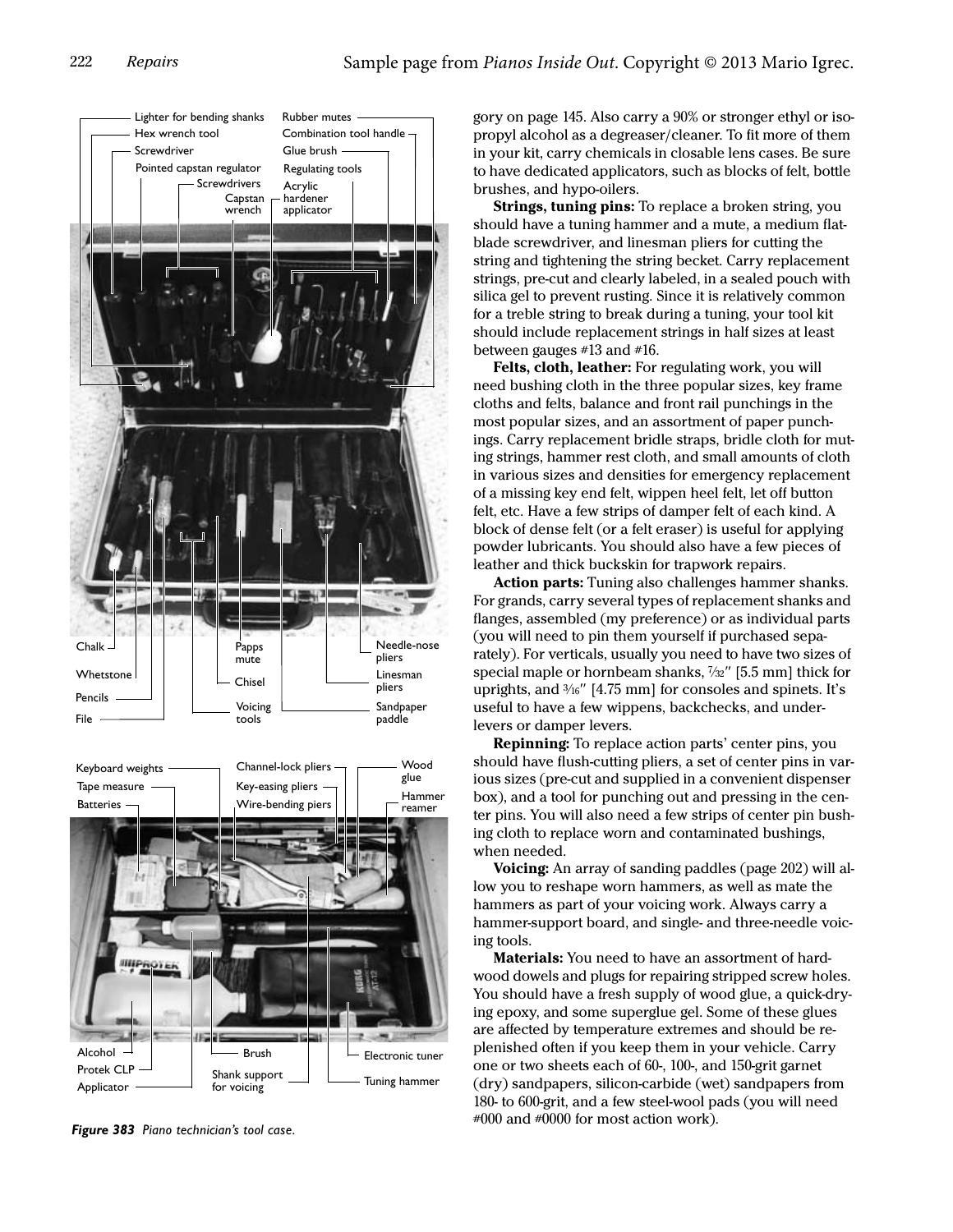

*Figure 384 An assortment of glues and lubricants in small containers.*

As you service more pianos, it will become clear what kinds of repairs you perform frequently, and your tool kit will become better "tuned" to your particular needs. If you always use the same vehicle, you may want to keep a larger selection of tools in it, including power tools, horses, action stands, etc.

# Broken String

A broken string can be replaced or spliced. When a string breaks at the front termination, such as the agraffe or V bar, it's best to replace it. However, if it breaks at the tuning pin or the becket (where it enters the hole in the tuning pin), you can wind a piece of new string on the tuning pin and splice the old string to it. Be prepared to replace the string if the splice fails.

### Pros and Cons of Splicing

Some technicians consider splicing a permanent repair and don't replace spliced strings. That may be acceptable if the owner doesn't mind the splices or the piano will be restrung soon. If you *do* plan to replace a string, however, replace it immediately to spare the tuning pin from needless turning and loosening. Splicing involves turning the tuning pin twice: once for the splicing, and the second time when replacing the string. Another negative is that a splice is more likely than a new string to damage the plate's gilding or felt.

Here are the cases in which splicing a string may be a genuinely better option than replacing it:

- **•** Sound quality and unison tuning: If the owner is concerned about the new string sounding different and introducing false beats in unisons, splicing is the way to go.
- **•** A string breaks right before a concert and there is no time to stretch and stabilize the new string. Some technicians would argue that if you have the time to splice, you can spend a few more minutes stretching

the new string to last until the intermission, when you can retune it. This, however, is not always feasible.

**•** A bass string breaks in a high-use or concert environment: If you can afford it, keep a set of replacement bass strings for all important pianos you service. That way, you will be able to replace bass strings on the spot.266 But even if you have a replacement string on hand, it will quickly go out of tune. Since you can't stretch a bass string because of its delicate copper windings, splicing the original will yield more stable results. Unfortunately, the bass section usually gives you very little space in which to position the splice, and if the splice ends up on the felt or the tuning pin, it may break.

### When Strings Keep Breaking

If multiple strings break in the same section, check whether the gauge of the wire is correct for the note in question. Is the V bar grooved, making the strings bind on it? Lubricate the strings to reduce friction at their bearings (page 113). If that doesn't help, you may need to restring a whole section or even the whole piano (page 418). In that case, consider reaming and polishing the agraffes (page 436) and reshaping, polishing, and lubricating the V bar (step 6 on page 425). If the V bar is deeply grooved, heat-treating it may help.

#### **TOOLS**

- Protective gloves and goggles
- Tuning hammer
- Rubber mute, Papps mute for verticals
- Linesman or other pliers or nippers for cutting wire and tightening wire beckets
- Medium to large flat-head screwdriver
- Coil lifter (a screwdriver can be substituted in a pinch)
- Stringing hook (for grands, although it may also be useful in tightening string coils around tuning pins in all pianos)
- Dummy pin, preferably with a slot cut halfway through along the length and aligned with the string hole
- Bass string twisting tool
- Safety pin and/or string-threading device or narrow tube for installing under the over-strung section.
- Brass bar to tap down the string around bearings
- Optional: loop-making tool
- Optional: string-coil canisters

#### **MATERIALS**

- A selection of high-quality music wire graduated in half-gauges from #12 to #18, plus #19 through #23 in whole-gauge numbers, if necessary (premium unplated wire is recommended)
- A selection of tuning pins of each size/variation: sizes 2/0, 3/0, 4/0, and 5/0 in two lengths each,  $2\frac{3}{8}$ " [60 mm] and  $2\frac{1}{2}$ " [64 mm], nickel-plated or blued (it is recommended *not* to replace a tuning pin when replacing a broken string, if possible)

 $^{266}$  Some technicians use hexagonal-core universal bass strings (Figure 83), but they don't blend well tonally.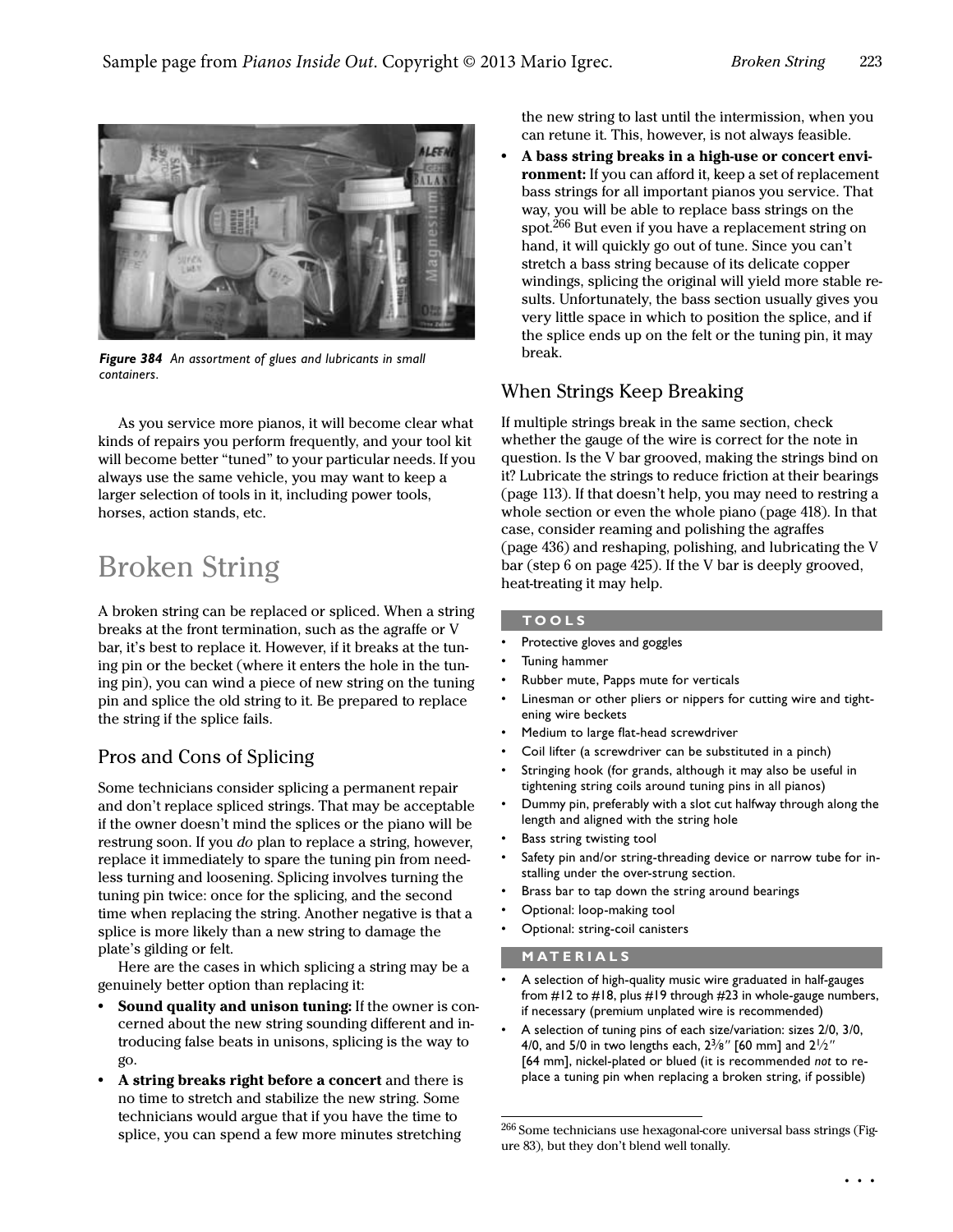Photo by Allen Wright, RPT Photo by Allen Wright, RPT

. . .

remove the key, and remove the lead. Hammer the lead oval and hammer it into the key, or push the lead back in and swage it (page 399). If there are any traces of oxidation on the leads, wear a good dust mask and protective gloves.

#### Replacing Oxidized Leads

Oxidized leads expand and should be replaced to prevent serious long-term damage to keys (Figure 203 on page 89). Replace such leads as explained on page 399.

### Loose Balance Holes and Pulley Keys

Balance holes in keys enlarge from wear, climate changes, and over-reaming. Loose balance holes accelerate the wear of wippen heel felts, backchecks, key end felts, and key bushings. When a balance hole is elongated widthwise, the key will feel wobbly and the regulation may be inconsistent. If the hole is elongated from front to back, the key will shift from front to back, causing a condition known as "pulley key." This is distracting to the player and causes the regulation to be inconsistent: in a grand you won't be able to consistently regulate the backchecking and hammer height; in a vertical, the jack gap will be inconsistent. Tight balance holes, on the other hand, make the keyboard feel spongy and sluggish. To correct that, see "Reaming Balance Holes" on page 351.

The following are your repair options:

Alcohol/water: If the hole is slightly loose width-wise, apply a few drops of a 50% alcohol/water solution (add some water to the 70% rubbing alcohol). Wait until the water evaporates (a few minutes) and test the fit.

Glue sizing: If this doesn't help, you can glue-size the hole with a water solution of wood glue or hide glue.<sup>267</sup> The sizing should be fairly thin. Brush a small amount of sizing into the hole, let it dry completely, then ream the hole width-wise if necessary.

Hardwood strip: When glue sizing is not enough, you will need to rebuild the wood around the balance hole. To address the elongation along the length of the key, prepare a small piece of hardwood veneer (maple preferred) that is  $\frac{1}{16}$ – $\frac{1}{8}$ " [1.5–3 mm] thick,  $\frac{1}{4}$ " [6 mm] wide, and somewhat longer than the width of the key. Cut a saw kerf across the underside of the key at the more distorted side of the hole (usually toward the front of the key) to depth of <sup>1</sup> /8–<sup>5</sup> /32" [3–4 mm]. Glue in the hardwood strip with wood glue ([Figure 416](#page-3-0)). When the glue dries, trim the piece flush with the key. To make the hole round again, shape the strip with a thin Nicholson round file (rat-tail file) or a round needle file, then clean the hole with a drill bit slightly smaller than the balance pin. Put the bit in a pin vise, or run it in a power drill at very low speed (Figure 519 on page 351). Change the angle of the bit to widen the

<span id="page-3-0"></span>*Figure 416 An elongated balance hole repaired with a hardwood strip.*



*Figure 417 Repairing elongated balance holes with hardwood blocks.*

hole toward the mortise. Clean the mortise with the mortise tool, ream the hole widthwise from inside if necessary (Figure 518 on page 351), and coat/burnish it with a micropowder lubricant or a 5B pencil.

Hardwood plug: If the hole is elongated widthwise or is too wide in all directions, plug it with a hornbeam or maple plug (Steinway-style let off buttons make good plugs for this repair), or a rectangular hardwood insert more

 $^{267}\rm\,$  Mix the glue with water for a fairly thin solution. Steinway & Sons recommends a 3:1 solution (World-Wide Technical Reference Guide, "Grand Preparation," p. 16). If you work with hot hide glue, heat the water a little (to no more than 150°F [50°C]) and stir it in gradually.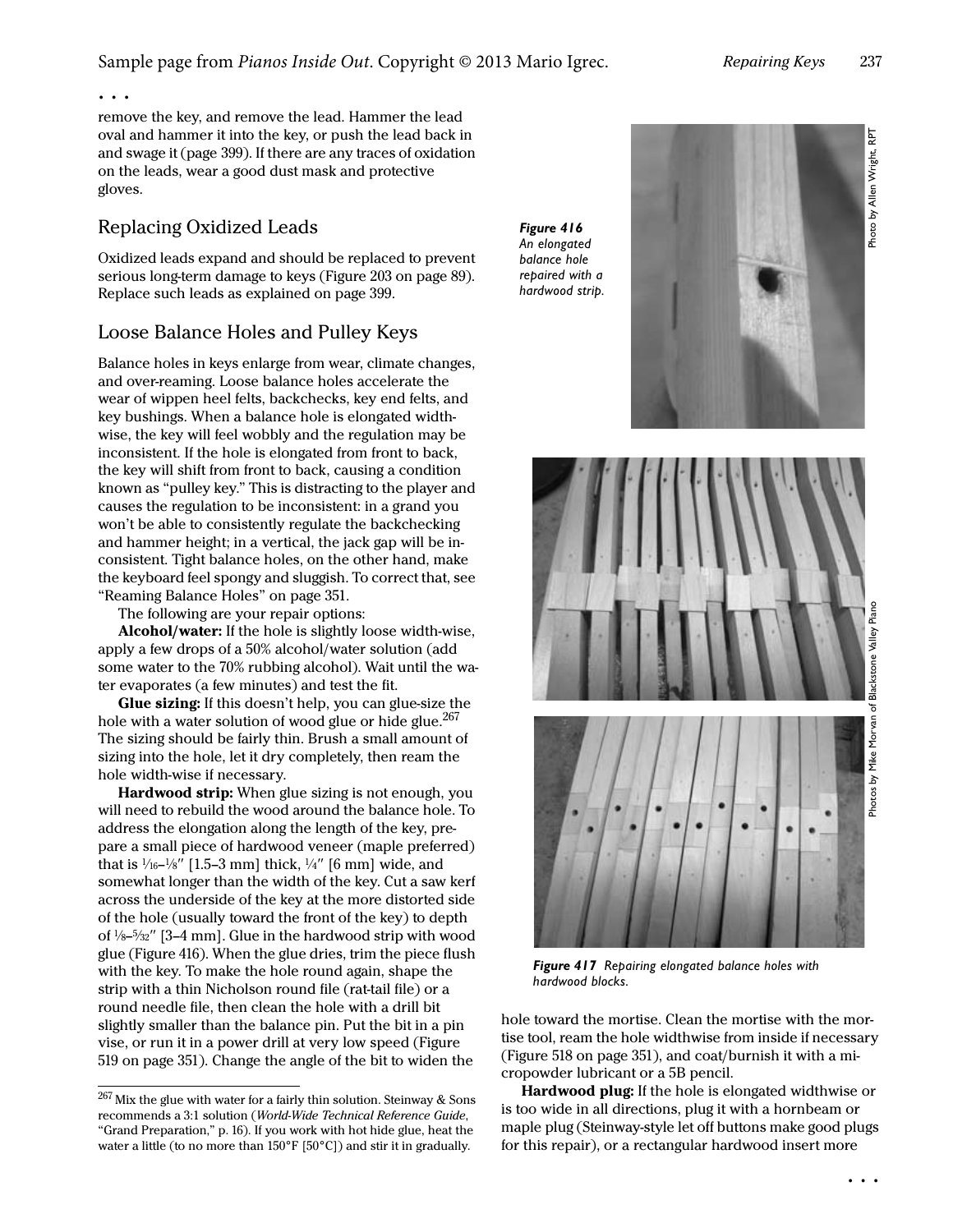. . .

## Repairing a Cracked and Delaminated Pinblock with Epoxy

A cracked and delaminated pinblock ideally should be replaced, but if the piano doesn't justify the expense or the owner wants to preserve the authenticity of a historical instrument, you can treat the pinblock with epoxy. You may be tempted to apply a superthin, slow-drying epoxy with tuning pins in place, the way you would apply a CA glue, but that is unlikely to sufficiently restore tuning pin torque. The epoxy will seal the cracks in the top ply and prevent future applications, but will not address the delamination and cracking through the rest of the block.

Instead, you should remove the strings and tuning pins, seal the bottom of the pinblock (in grands), fill the tuning pin holes with the thinnest solids-only epoxy you can get, and redrill the holes.<sup>289</sup> The epoxy will strengthen the board by flowing into the cracks, and will restore tuning pin torque. However, is this effort justified? If you are ready to remove all strings and tuning pins, then drill the tuning pin holes inside the piano (do you have a drilling setup for this, or will you drill them by hand?), and restring the piano, why not replace the pinblock? The old block may develop new cracks, and tuning pin torque won't be as even as with a new pinblock. Aside from wanting to preserve the authenticity of the piano, the two cases where this approach may be justified are old upright pianos in which replacing a pinblock is difficult $^{290}$  and often economically unfeasible, and when removing the plate is out of the question.

You may be able to keep the old strings if you remove them carefully, with as little bending at the becket as possible. Label the strings and tape them to hitch pins before removing them from the tuning pins. Gently push the strings aside in the bass and middle sections. Don't kink the strings at agraffes.

For instructions on removing and installing strings, see "Restringing" on page 418.

# Repairing Bridges

Here you can learn how to address loose bridge pins, and repair cracks and separations in bridge caps and bass bridges. For information on replacing bridge caps, setting the downbearing, notching the caps, and installing new bridge pins, see "Rebuilding Bridges" on page 472.

Warning: Most bridge repairs involve infusing the bridge with a CA glue or epoxy. It is important to realize that you may

have only one shot at this. Applying an insufficient amount of product or using a product that doesn't flow well or cures too quickly will not strengthen the bridge sufficiently, but will seal the cracks and prevent a future repair.

## Loose Bridge Pins

Loose bridge pins, which can cause false beats (page 132), can be repaired quickly with CA glue. This repair doesn't always work and may not last, but is worth performing when you're pressed for time. If you can afford to destabilize the tuning, loosen the string, push and hold the affected pin toward the string, and apply an ultrathin liquid CA glue (see ["Treating the Pinblock with CA Glue" on](#page--1-0)  [page 255\)](#page--1-0) around its base. If you can't loosen the string, simply apply the CA glue around the base of the pin away from the string. Repeat for each affected pin. If the CA glue doesn't help, perform the repair with epoxy (see ["Cracks"](#page-4-0) below).

Don't apply the CA glue if the wood around the pins is cracked. The glue will seal the cracks and preclude a future repair with epoxy, which is much more effective as a filler.

#### <span id="page-4-0"></span>**Cracks**

Cracks in bridges can cause false beats (page 132) and sympathetic vibrations. They can be repaired with epoxy. Normally you can just loosen the affected strings and pull out the affected bridge pins, but if you have to work around plate struts, you will have to remove the plate (and, obviously, the strings).

Your options for the repair are:

- **•** Quick repair: Remove the pins, apply epoxy, and immediately install the pins, which will squeeze the epoxy into the cracks
- **•** Overnight repair: Fill the holes with epoxy, let it cure, drill the holes, and install the pins

Each option is discussed below. If the cracks are wide, the cap is partially separated from the bridge, and/or the pins have lost their angle, you should replace the whole bridge cap (see "Rebuilding Bridges" on page 472).

Unless the relative humidity is low, dry the bridges for a day or two under heating lamps to expand the cracks. Remember, you have only one opportunity to infuse the cracks with glue.

Loosen the strings in the affected area and pull out the bridge pins with a pair of pliers (Figure 442). Keep the pins in order. If you have to install new pins, replace all the pins in each affected unison. Follow the instructions below.

#### Quick Repair

This technique is suitable only for minor surface cracks and to improve slightly loose bridge pins. If the cracks are extensive or you can see the gaps around the pins, perform the [Overnight Repair](#page-5-0) instead. See below.

<sup>&</sup>lt;sup>289</sup> See Kent Gallaway, RPT, "Epoxy Pinblock Consolidation in an Upright Piano: A Report"; and Ken Eschete, RPT, "Epoxy Consolidation: An Alternative Method for Restoring Piano Pinblocks."

 $290$  In many verticals, the top and side panels are glued to the caseremoving them may involve sawing through their full width because prying them off usually causes too much damage. The pinblock itself is part of the frame and must be routed, planed, and/or chiseled out.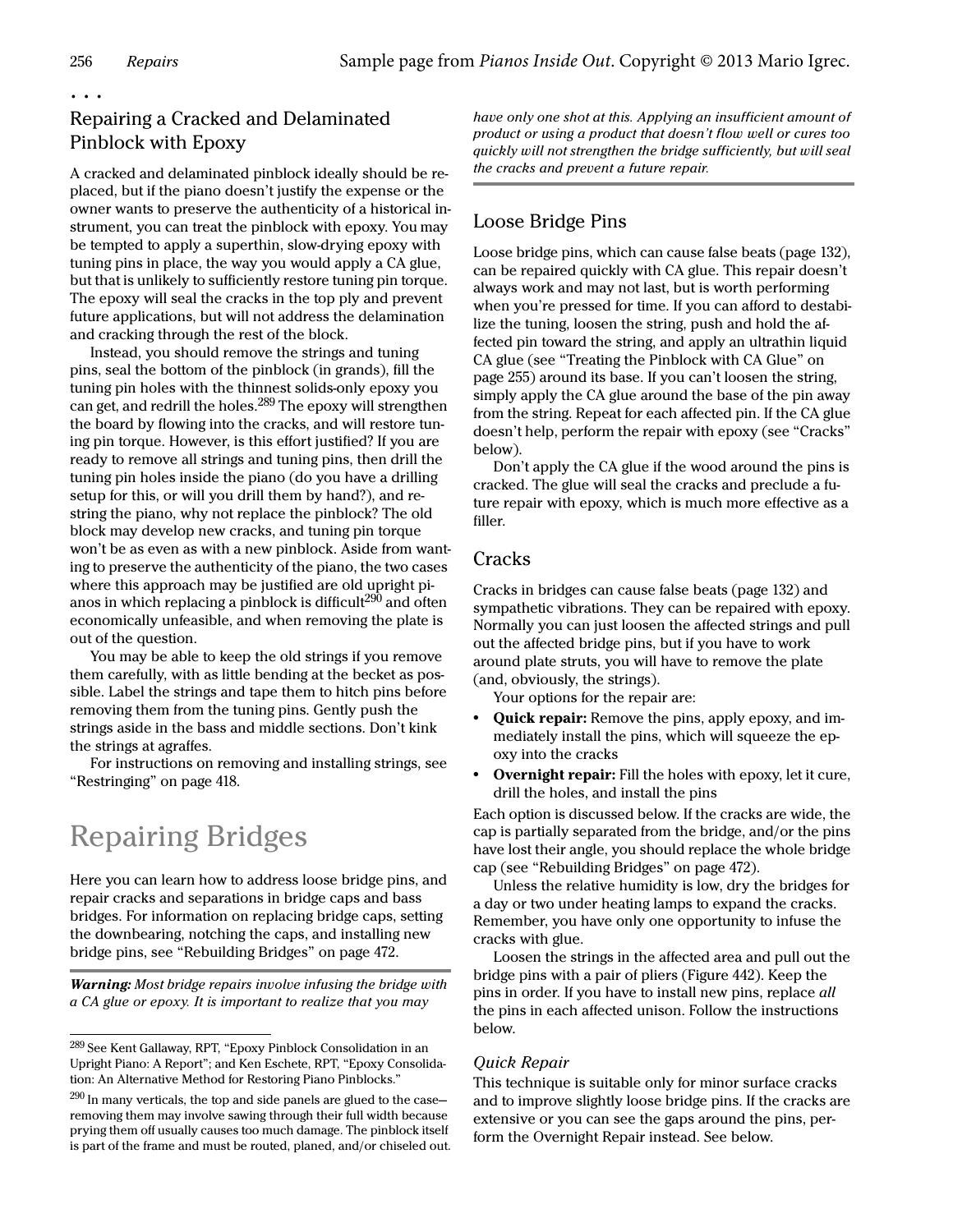Coat each pin with a mold release or dry-film lubricant to prevent it from getting glued to the bridge. Mix a small amount of slow-drying epoxy glue and swab each hole with a thin pin or music wire. You need to apply enough epoxy for the pins to squeeze it into the cracks. If you apply too much, you may not be able to drive the pin as far down as you need to because it will press the epoxy under it like a piston. When you have swabbed about 10 holes, tap the pins all the way in with a hammer, and immediately wipe away all excess glue that has been squeezed out. Don't spread the epoxy around. Rotate the pins 15–20° clockwise from their original position, to make the strings touch them where they are not grooved. As the glue dries, occasionally turn the pins a little. When the epoxy cures (usually in 24 hours), chisel off any glue remaining around or on the pins (this is very important), file the pins' ends if necessary (don't let them get very hot), and clean everything. Reposition the strings around the bridge pins, and tune the piano.

#### <span id="page-5-0"></span>Overnight Repair

You can fill the cracks with epoxy either by injecting it with a syringe and hypodermic needle, or by applying it with a piece of wire. Injecting is recommended because you can work faster and fill the cracks more thoroughly. If you don't plan to remove the plate, make sure that plate struts won't prevent you from drilling the bridge pin holes at the original angles.

1 Injecting epoxy: Epoxy is a skin irritant—wear nitrile or latex gloves. Mix a small amount of slow-drying epoxy glue on a piece of cardboard, and inject the epoxy mixture into each hole using a 10 cc [10 ml] syringe and a thick (15 or 16 gauge, 1<sup>1</sup> /2" [38 mm] long) hypodermic needle, as depicted in Figure 443. To repair more than a few holes you will need multiple syringes and needles (between 5 and 10 for all holes, if you work quickly and use a slow-drying epoxy). Strongly press the needle onto the syringe while they are both still dry—this way the needle won't slide off the syringe during the application. For a few holes, mix ca. 1 ml (1 cc) of resin and 1 ml of hardener; for a whole section, mix up to 3 ml of each. Mix the epoxy close to the edge of a cardboard sheet, bend the sheet to act like a funnel, and pour the epoxy into the syringe. Insert the plunger, turn the syringe upside down, and squeeze out the air. Quickly inject the glue into each hole from the bottom up. When you've used up the mixed epoxy (or if it starts to harden), thoroughly wipe its excess from the bridge. Top off the holes a few minutes later (with a new syringe and needle). Do not be surprised if the epoxy seems to vanish—it is infusing the cracks.

2 Applying epoxy with wire: If you need to fill only a few holes, you can apply the epoxy with a thin pin or music wire. Work the pin in and out of the hole several times to push out the air. Stop using a mixed batch if it starts to thicken or it won't completely infuse the cracks. Reapply epoxy from fresh batches to top the holes.



*Figure 442 Removing bridge pins with flush-cutting wire nippers. Note the wood strip that provides leverage and protects the bridge cap. Pull each pin in several short strokes.*

*Figure 443 Filling bridge pin holes with epoxy.*





*Figure 444 Drilling epoxy out of bridge pin holes.*